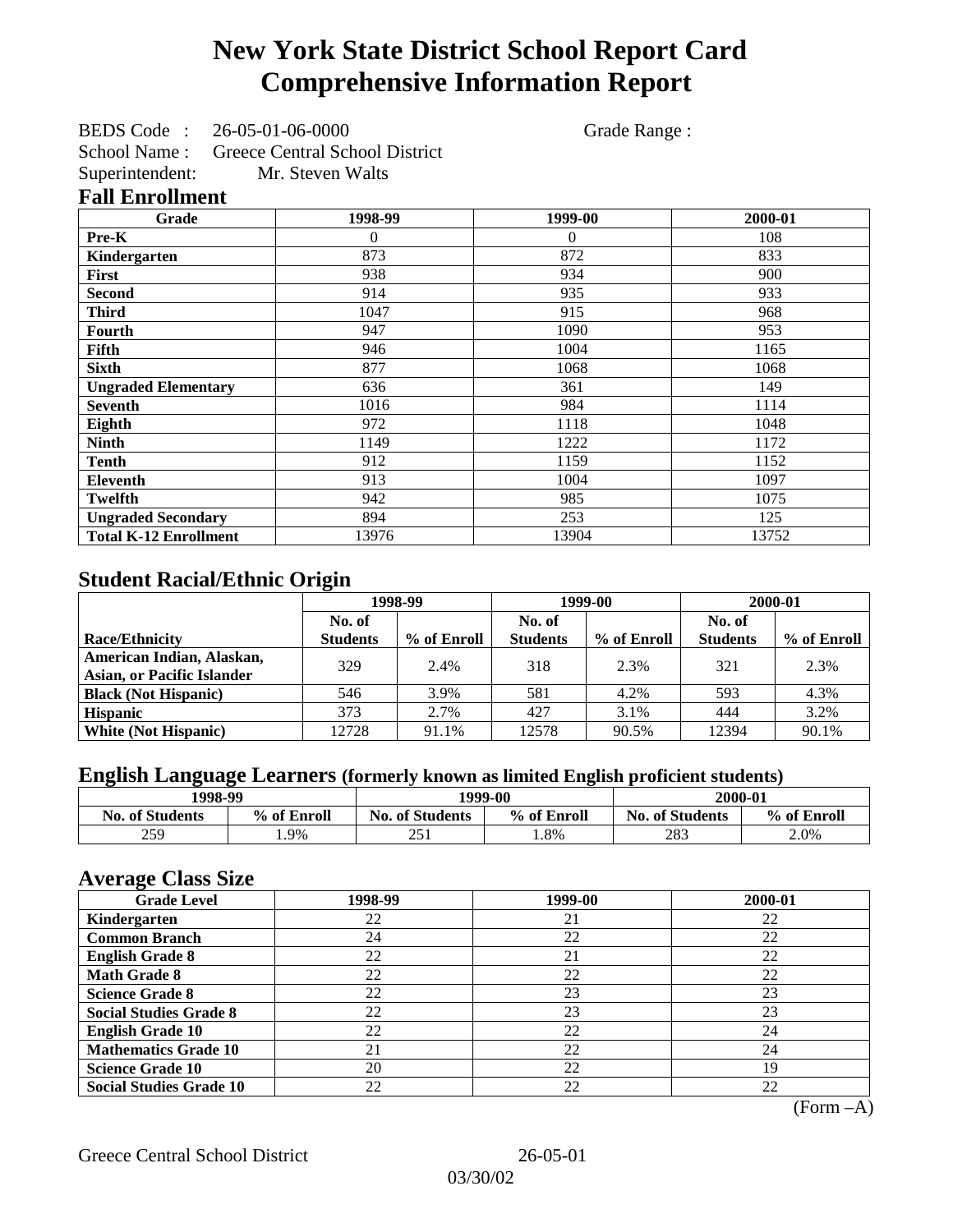## **District Need to Resource Capacity Category**

| <b>N/RC Category</b> | <b>Description</b>                                                  |
|----------------------|---------------------------------------------------------------------|
|                      | This is a school district with average student needs in relation to |
|                      | district resource capacity.                                         |

### **Similar School Group and Description**

| <b>Similar School Group</b> | <b>Description</b> |
|-----------------------------|--------------------|
| <b>NA</b>                   | <b>NA</b>          |
|                             |                    |

**All schools within the same N/RC category are divided into three similar groups defined by the percentage of students in the school who are eligible for the free lunch program and/or who are English Language Learners (formerly known as Limited English proficient).**

## **Attendance and Suspension**

|                               | 1997-98         |         |                 | 1998-99 | 1999-00         |         |
|-------------------------------|-----------------|---------|-----------------|---------|-----------------|---------|
|                               | No. of          | $%$ of  | No. of          | $%$ of  | No. of          | $%$ of  |
|                               | <b>Students</b> | Enroll. | <b>Students</b> | Enroll. | <b>Students</b> | Enroll. |
| <b>Annual Attendance Rate</b> |                 | 95.0%   |                 | 94.8%   |                 | 94.9%   |
| <b>Student Suspensions</b>    | 918             | 6.5%    | 759             | 5.4%    | 620             | 4.5%    |

### **Student Socioeconomic and Stability Indicators (Percent of Enrollment)**

|                          | 1998-99   | 1999-00   | 2000-01 |
|--------------------------|-----------|-----------|---------|
| <b>Free Lunch</b>        | 10.3%     | 12.1%     | 12.1%   |
| <b>Reduced Lunch</b>     | 5.2%      | 5.8%      | 5.1%    |
| <b>Public Assistance</b> | N/A       | N/A       | N/A     |
| <b>Student Stability</b> | <b>NA</b> | <b>NA</b> | NA      |

### **Staff Counts**

| 2000-01 |
|---------|
| 1009    |
| 158     |
| 309     |
| 45      |
|         |
|         |

\*Teaching out of certification more than on an incidental basis.

(Form –B)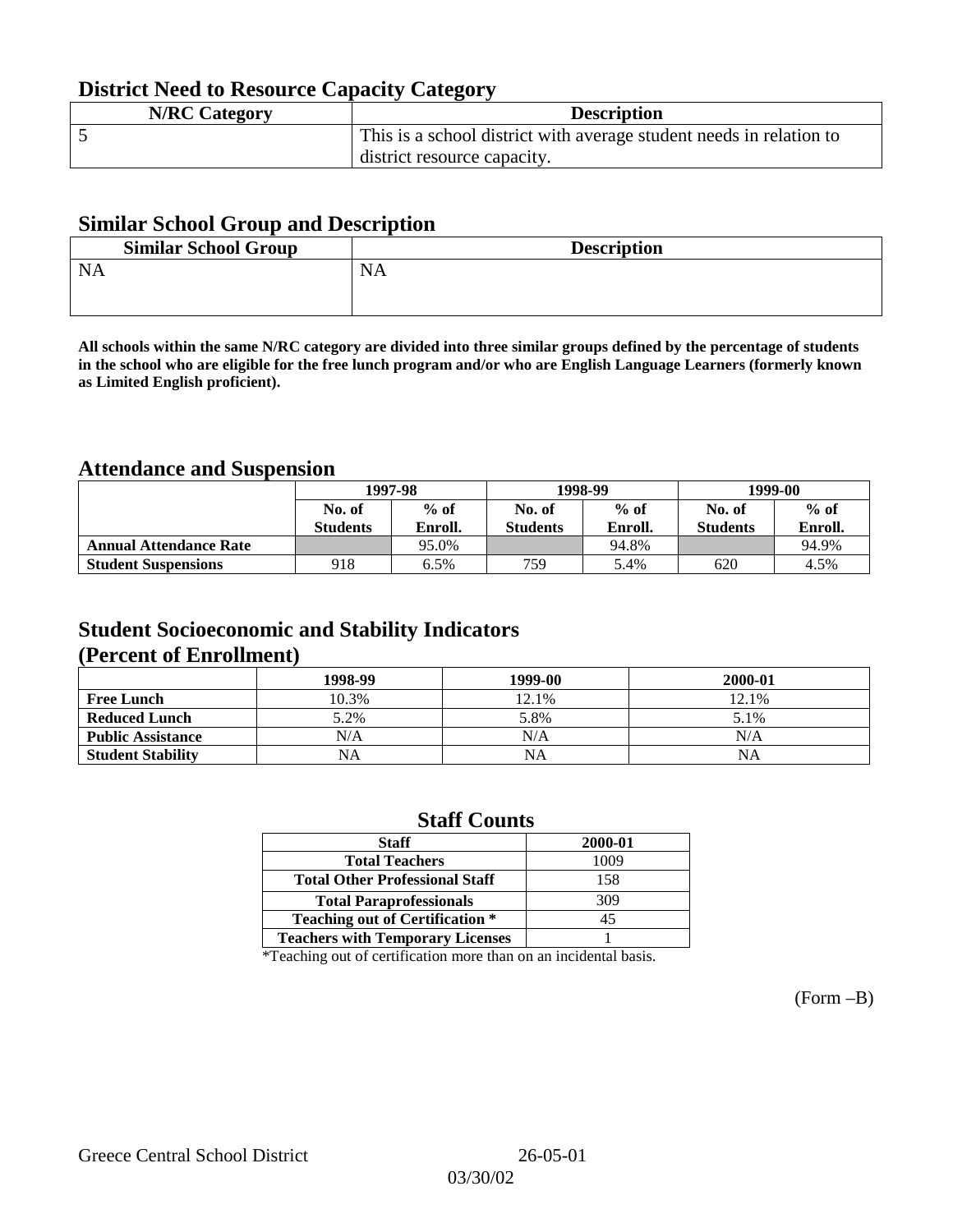# **High School Graduates and Dropouts**

|                                  | 1998-99                           |                                                    | 1999-00                   |                                   |                                                    |                                  | 2000-01                           |                                                    |
|----------------------------------|-----------------------------------|----------------------------------------------------|---------------------------|-----------------------------------|----------------------------------------------------|----------------------------------|-----------------------------------|----------------------------------------------------|
| <b>Total</b><br><b>Graduates</b> | <b>Regents</b><br><b>Diplomas</b> | $\frac{0}{0}$<br><b>Regents</b><br><b>Diplomas</b> | <b>Total</b><br>Graduates | <b>Regents</b><br><b>Diplomas</b> | $\frac{6}{6}$<br><b>Regents</b><br><b>Diplomas</b> | <b>Total</b><br><b>Graduates</b> | <b>Regents</b><br><b>Diplomas</b> | $\frac{0}{0}$<br><b>Regents</b><br><b>Diplomas</b> |
| 880                              | 521                               | 59%                                                | 892                       | 552                               | 62%                                                | 882                              | 544                               | 62%                                                |

## **High School Graduates\* Earning Regents Diplomas (All Students)**

## **Distribution of 2000-01 Graduates (All Students)**

|                | To 4-year | To 2-year | <b>To Other Post-</b> |                        |                   |       |
|----------------|-----------|-----------|-----------------------|------------------------|-------------------|-------|
|                | College   | College   | <b>Secondary</b>      | <b>To the Military</b> | <b>Employment</b> | Other |
| <b>Number</b>  | 399       | 319       |                       | ⊷                      | 80                |       |
| <b>Percent</b> | 45%       | 36%       | 1%                    | 2%                     | 9%                | 6%    |

### **2000-01 High School Completers with Disabilities**

| Graduates* | <b>Regents</b><br><b>Diplomas</b> | <b>IEP Diplomas</b><br>or Certificates | <b>All 2000-01</b><br>completers |  |
|------------|-----------------------------------|----------------------------------------|----------------------------------|--|
| 'a         | Ъ)                                | ו יז                                   | $(a+c)$                          |  |
| QQ         |                                   |                                        | 19                               |  |

\* Local Diplomas (including local diplomas with Regents endorsements)

### **High School Noncompletion Rates**

| ັ                    | 1998-99         |         |                 | 1999-00 | 2000-01         |         |
|----------------------|-----------------|---------|-----------------|---------|-----------------|---------|
|                      | No. of          | $%$ of  | No. of          | $%$ of  | No. of          | $%$ of  |
|                      | <b>Students</b> | Enroll. | <b>Students</b> | Enroll. | <b>Students</b> | Enroll. |
| Dropped out          | 185             | 4.1%    | 40              | 0.9%    | 30              | 0.7%    |
| Entered GED program* | 55              | .2%     |                 | $0.0\%$ | 93              | 2.0%    |

\* The number and percentage of students who entered an alternative program leading to a high school equivalency diploma during each school year.

 $(Form - C)$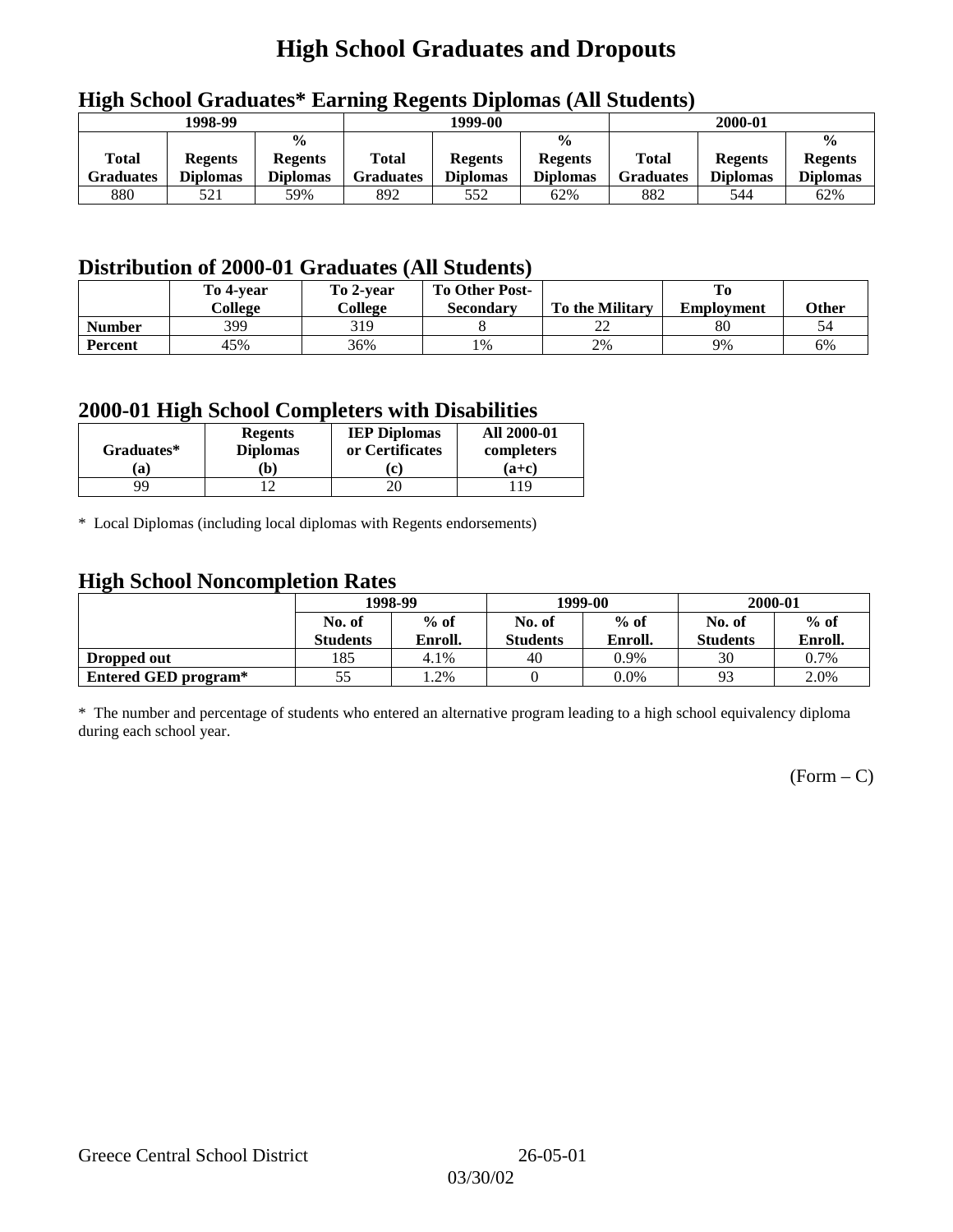## **Second Language Proficiency Examinations**

|                |                   | 1998-99   |                   | 1999-00   | 2000-01           |           |  |
|----------------|-------------------|-----------|-------------------|-----------|-------------------|-----------|--|
| <b>Test</b>    | <b>No. Tested</b> | % Passing | <b>No. Tested</b> | % Passing | <b>No. Tested</b> | % Passing |  |
| French         | 145               | 88%       | 178               | 79%       | 147               | 90%       |  |
| <b>German</b>  | 15                | 95%       | 115               | 83%       | 88                | 93%       |  |
| <b>Italian</b> | .74               | 89%       | 166               | 84%       | 219               | 81%       |  |
| Latin          |                   | 0%        |                   | 0%        |                   | 0%        |  |
| <b>Spanish</b> | 553               | 84%       | 612               | 88%       | 546               | 82%       |  |

#### **General Education Students**

### **Students with Disabilities**

|                | 1998-99    |           |                   | 1999-00   | 2000-01           |           |  |
|----------------|------------|-----------|-------------------|-----------|-------------------|-----------|--|
| <b>Test</b>    | No. Tested | % Passing | <b>No. Tested</b> | % Passing | <b>No. Tested</b> | % Passing |  |
| French         |            |           |                   | 80%       |                   |           |  |
| German         |            |           |                   |           |                   |           |  |
| Italian        |            |           |                   |           |                   | 40%       |  |
| Latin          |            | 0%        |                   | 0%        |                   | 0%        |  |
| <b>Spanish</b> |            | 67%       | 10                | 100%      | ∠⊥                | 67%       |  |

**School reports contain data for students with disabilities for the 1999-00 and 2000-01 school years only because of changes in data collection procedures; 1998-99 data do not appear. District reports contain data for all students with disabilities enrolled in the district for the 1998-99, 1999-00 and 2000-01 school years.**

(Form – D)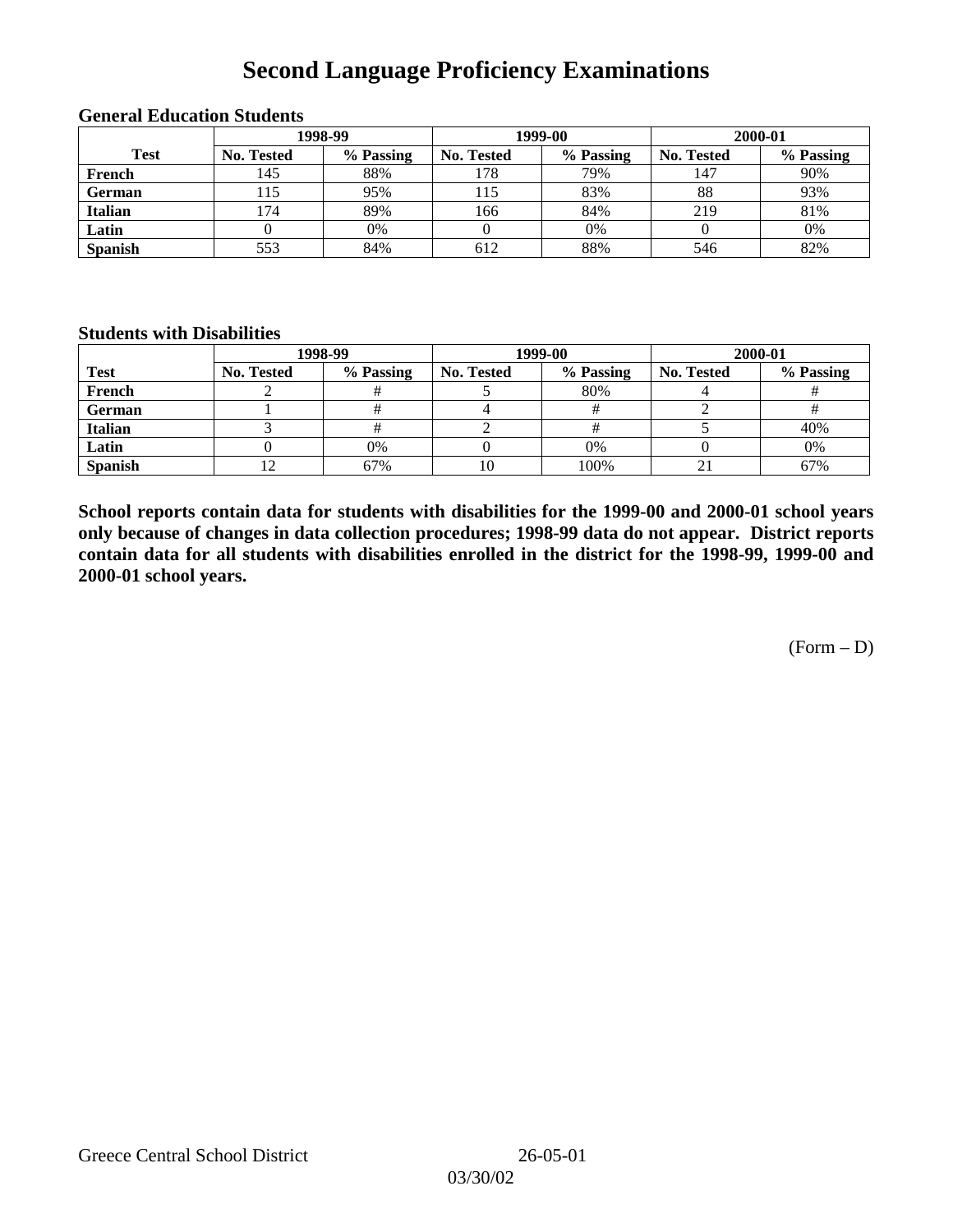## **Regents Competency Tests**

|                       | 1998-99           |           |            | 1999-00   | 2000-01    |           |
|-----------------------|-------------------|-----------|------------|-----------|------------|-----------|
| <b>Test</b>           | <b>No. Tested</b> | % Passing | No. Tested | % Passing | No. Tested | % Passing |
| <b>Math</b>           |                   | 76%       |            |           |            |           |
| <b>Science</b>        | 132               | 76%       | 28         | 61%       |            | 54%       |
| <b>Reading</b>        |                   | 69%       |            |           |            | 83%       |
| Writing               |                   | 62%       |            | 0%        | 10         | 100%      |
| <b>Global Studies</b> | 102               | 42%       | 25         | 44%       |            |           |
| US Hist & Gov't.      | 66                | 65%       | 23         | 61%       | 10         | 80%       |

#### **General Education Students**

### **Students with Disabilities**

|                       |                   | 1998-99   | 1999-00    |           | 2000-01           |           |
|-----------------------|-------------------|-----------|------------|-----------|-------------------|-----------|
| <b>Test</b>           | <b>No. Tested</b> | % Passing | No. Tested | % Passing | <b>No. Tested</b> | % Passing |
| <b>Math</b>           | 65                | 80%       | 59         | 78%       | 69                | 90%       |
| <b>Science</b>        | 134               | 60%       | 121        | 40%       | 60                | 40%       |
| <b>Reading</b>        | 56                | 84%       | 33         | 97%       | 16                | 94%       |
| Writing               | 96                | 62%       | 39         | 87%       |                   | 73%       |
| <b>Global Studies</b> | 125               | 40%       | 144        | 30%       |                   | 58%       |
| US Hist & Gov't.      | 42                | 60%       | 109        | 65%       | 49                | 49%       |

**School reports contain data for students with disabilities for the 1999-00 and 2000-01 school years only because of changes in data collection procedures; 1998-99 data do not appear. District reports contain data for all students with disabilities enrolled in the district for the 1998-99, 1999-00 and 2000-01 school years.**

(Form –E)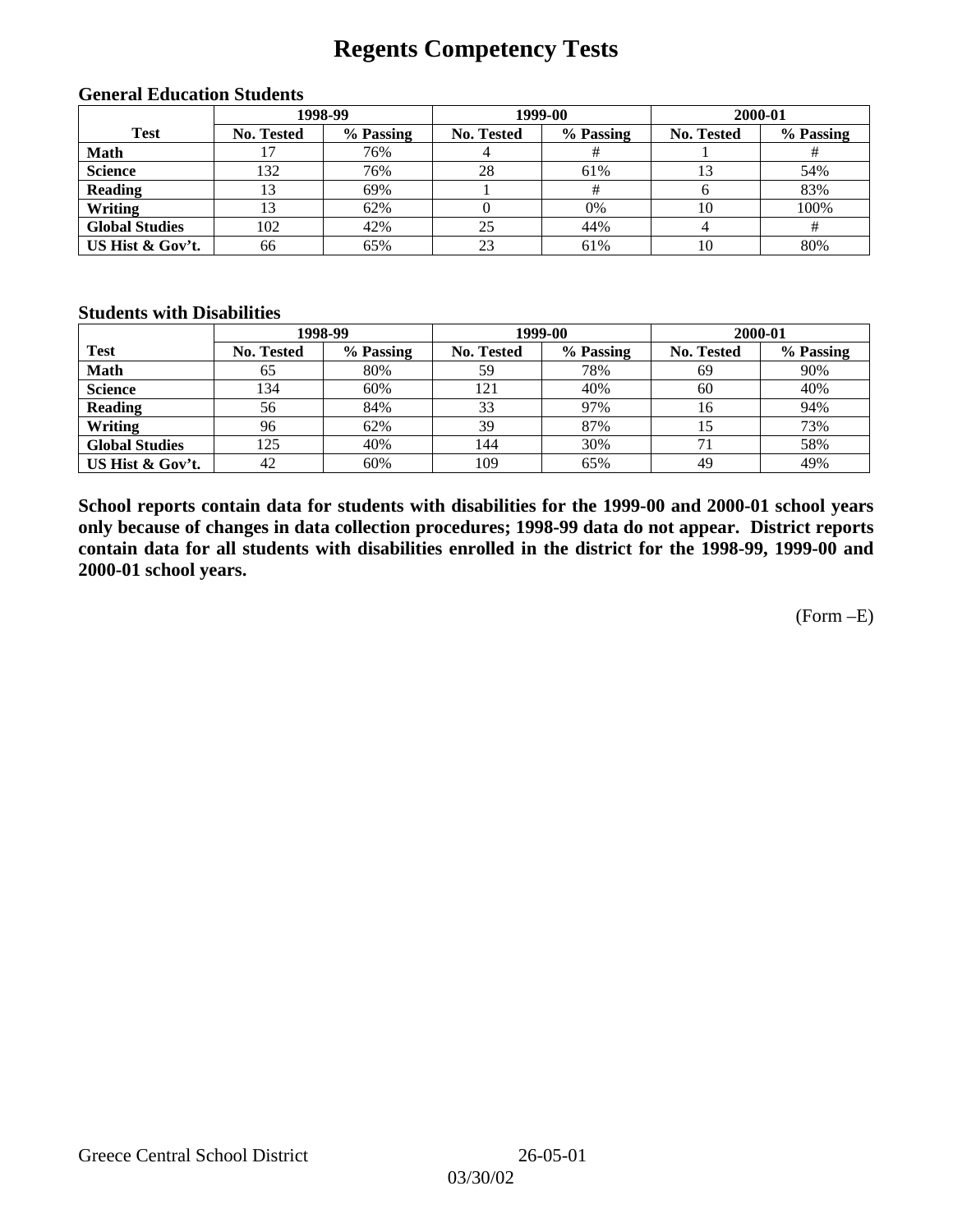|                                                             | <b>All Students</b> |                                                        |                   | <b>Students with Disabilities</b> |                  |                          |  |  |  |
|-------------------------------------------------------------|---------------------|--------------------------------------------------------|-------------------|-----------------------------------|------------------|--------------------------|--|--|--|
|                                                             | 1999                | 2000                                                   | 2001              | 1999                              | 2000             | 2001                     |  |  |  |
|                                                             |                     | <b>Comprehensive English</b>                           |                   |                                   |                  |                          |  |  |  |
| Number Tested                                               | 931                 | 934                                                    | 1057              | 65                                | 123              | 110                      |  |  |  |
| Number scoring $55 \overline{\text{to } 100}$               | 875                 | 903                                                    | 1016              | $\overline{39}$                   | 109              | 87                       |  |  |  |
| Number scoring 65 to 100                                    | 744                 | 763                                                    | 953               | $\overline{19}$                   | $\overline{52}$  | $\overline{58}$          |  |  |  |
| Number scoring 85 to 100                                    | 168                 | 88                                                     | 255               | $\mathbf{1}$                      | 3                | $\overline{4}$           |  |  |  |
| Percentage of Tested Scoring 55-100                         | 94%                 | 97%                                                    | 96%               | 60%                               | 89%              | 79%                      |  |  |  |
| Percentage of Tested Scoring 65-100                         | 80%                 | 82%                                                    | 90%               | 29%                               | 42%              | 53%                      |  |  |  |
| Percentage of Tested Scoring 85-100                         | 18%                 | 9%                                                     | 24%               | 2%                                | 2%               | 4%                       |  |  |  |
|                                                             |                     | Math I                                                 |                   |                                   |                  |                          |  |  |  |
| Number Tested<br>1179<br>1120<br>174<br>170<br>1140<br>151  |                     |                                                        |                   |                                   |                  |                          |  |  |  |
| Number scoring 55 to 100                                    | 1019                | 991                                                    | 994               | 100                               | 98               | 126                      |  |  |  |
| Number scoring 65 to 100                                    | 905                 | 890                                                    | 879               | 78                                | 77               | 88                       |  |  |  |
| Number scoring 85 to 100                                    | 368                 | 527                                                    | 432               | 13                                | 21               | 16                       |  |  |  |
| Percentage of Tested Scoring 55-100                         | 86%                 | 87%                                                    | 89%               | 57%                               | 65%              | 74%                      |  |  |  |
| Percentage of Tested Scoring 65-100                         | 77%                 | 78%                                                    | 78%               | 45%                               | 51%              | 52%                      |  |  |  |
| Percentage of Tested Scoring 85-100                         | 31%                 | 46%                                                    | 39%               | 7%                                | 14%              | 9%                       |  |  |  |
| Math A                                                      |                     |                                                        |                   |                                   |                  |                          |  |  |  |
| Number Tested                                               | $\boldsymbol{0}$    | $\Omega$                                               | 3                 | $\boldsymbol{0}$                  | $\boldsymbol{0}$ | 3                        |  |  |  |
| Number scoring $5\overline{5}$ to $100$                     | $\mathbf{0}$        | $\mathbf{0}$                                           | $\overline{\#}$   | $\overline{0}$                    | $\mathbf{0}$     | $\overline{\#}$          |  |  |  |
| Number scoring 65 to 100                                    | $\boldsymbol{0}$    | $\mathbf{0}$                                           | $\overline{\#}$   | $\mathbf{0}$                      | $\mathbf{0}$     | $\overline{\overline{}}$ |  |  |  |
| Number scoring 85 to 100                                    | $\overline{0}$      | $\overline{0}$                                         | #                 | $\overline{0}$                    | $\mathbf{0}$     | #                        |  |  |  |
| Percentage of Tested Scoring 55-100                         | 0%                  | 0%                                                     | #                 | 0%                                | 0%               | #                        |  |  |  |
| Percentage of Tested Scoring 65-100                         | 0%                  | 0%                                                     | #                 | 0%                                | 0%               | $\overline{\#}$          |  |  |  |
| Percentage of Tested Scoring 85-100                         | 0%                  | 0%                                                     | $\overline{\#}$   | 0%                                | 0%               | $\#$                     |  |  |  |
|                                                             |                     | <b>Global Studies (last administered January 2000)</b> |                   |                                   |                  |                          |  |  |  |
| Number Tested                                               | 988                 | 1074                                                   |                   | 82                                | 145              |                          |  |  |  |
| Number scoring 55 to 100                                    | 906                 | 1022                                                   |                   | 58                                | 127              |                          |  |  |  |
| Number scoring 65 to 100                                    | 816                 | $\overline{902}$                                       |                   | 48                                | $\overline{80}$  |                          |  |  |  |
| Number scoring 85 to 100                                    | 255                 | 309                                                    |                   | 10                                | 10               |                          |  |  |  |
| Percentage of Tested Scoring 55-100                         | 92%                 | 95%                                                    |                   | 71%                               | 88%              |                          |  |  |  |
| Percentage of Tested Scoring 65-100                         | 83%                 | 84%                                                    |                   | 59%                               | 55%              |                          |  |  |  |
| Percentage of Tested Scoring 85-100                         | 26%                 | 29%                                                    |                   | 12%                               | 7%               |                          |  |  |  |
| Global History and Geography (first administered June 2000) |                     |                                                        |                   |                                   |                  |                          |  |  |  |
| Number Tested                                               |                     | 10                                                     | 1077              |                                   | $\mathbf{0}$     | 147                      |  |  |  |
| Number scoring 55 to 100                                    |                     | 10                                                     | 1031              |                                   | $\mathbf{0}$     | 117                      |  |  |  |
| Number scoring 65 to 100                                    |                     | $\overline{10}$                                        | 950               |                                   | $\overline{0}$   | 84                       |  |  |  |
| Number scoring 85 to 100                                    |                     | $\overline{10}$                                        | 328               |                                   | $\overline{0}$   | $\overline{2}$           |  |  |  |
| Percentage of Tested Scoring 55-100                         |                     | 100%                                                   | $\overline{96\%}$ |                                   | 0%               | 80%                      |  |  |  |
| Percentage of Tested Scoring 65-100                         |                     | 100%                                                   | 88%               |                                   | $0\%$            | 57%                      |  |  |  |
| Percentage of Tested Scoring 85-100                         |                     | 100%                                                   | 30%               |                                   | 0%               | 1%                       |  |  |  |

 $(Form - G)$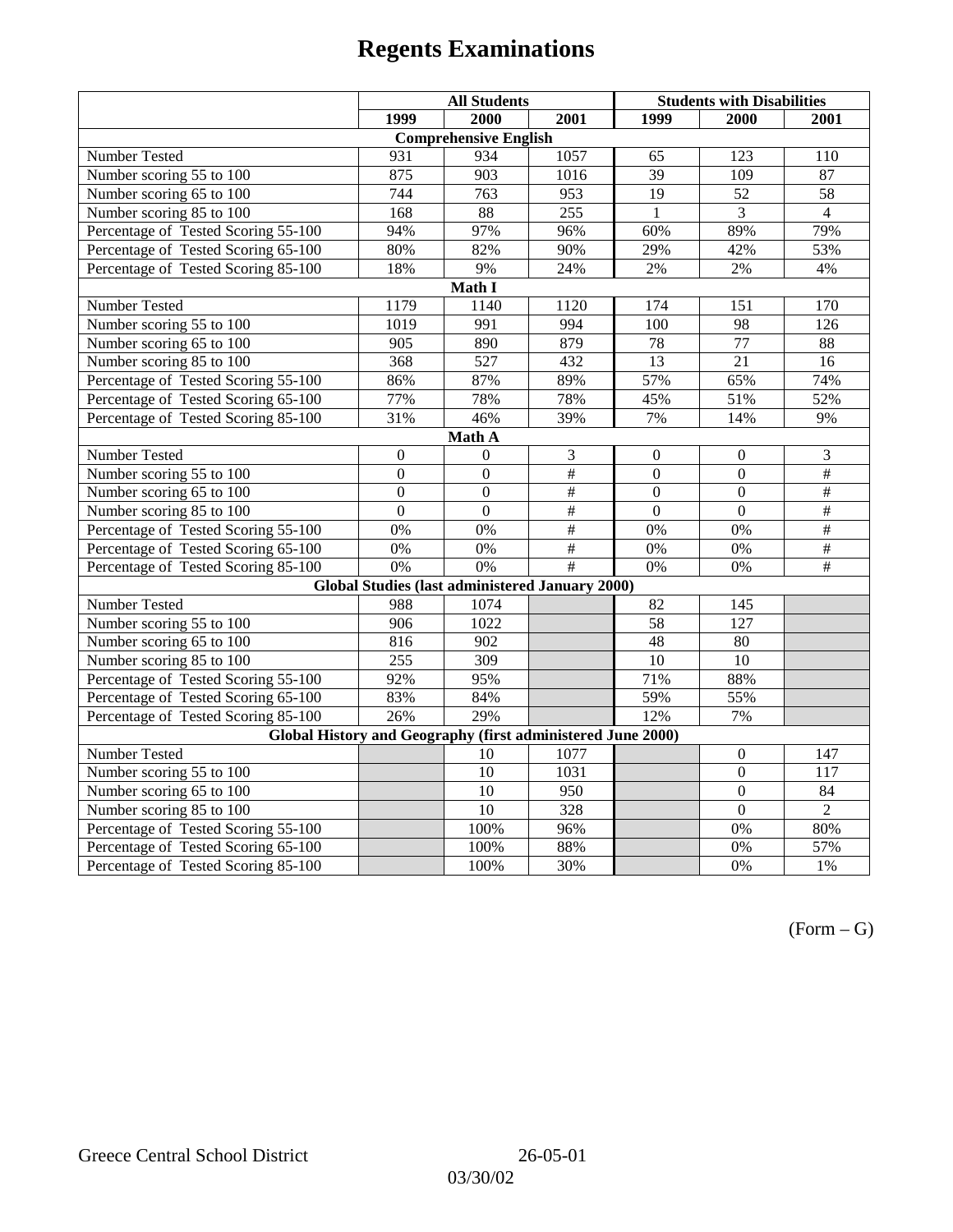|                                                              | <b>All Students</b> |      |          | <b>Students with Disabilities</b> |      |          |
|--------------------------------------------------------------|---------------------|------|----------|-----------------------------------|------|----------|
|                                                              | 1999                | 2000 | 2001     | 1999                              | 2000 | 2001     |
| U.S. History and Government (last administered January 2001) |                     |      |          |                                   |      |          |
| Number Tested                                                | 929                 | 886  | 20       | 59                                | 68   | $\Omega$ |
| Number scoring 55 to 100                                     | 860                 | 844  | 17       | 53                                | 64   | $\theta$ |
| Number scoring 65 to 100                                     | 752                 | 748  | 10       | 47                                | 45   | $\Omega$ |
| Number scoring 85 to 100                                     | 209                 | 231  | $\Omega$ | 3                                 | 10   | $\Omega$ |
| Percentage of Tested Scoring 55-100                          | 93%                 | 95%  | 85%      | 90%                               | 94%  | 0%       |
| Percentage of Tested Scoring 65-100                          | 81%                 | 84%  | 50%      | 80%                               | 66%  | $0\%$    |
| Percentage of Tested Scoring 85-100                          | 22%                 | 26%  | 0%       | 5%                                | 15%  | $0\%$    |
| U.S. History and Government (first administered June 2001)   |                     |      |          |                                   |      |          |
| Number Tested                                                |                     |      | 1032     |                                   |      | 115      |
| Number scoring 55 to 100                                     |                     |      | 954      |                                   |      | 83       |
| Number scoring 65 to 100                                     |                     |      | 830      |                                   |      | 48       |
| Number scoring 85 to 100                                     |                     |      | 384      |                                   |      | 7        |
| Percentage of Tested Scoring 55-100                          |                     |      | 92%      |                                   |      | 72%      |
| Percentage of Tested Scoring 65-100                          |                     |      | 80%      |                                   |      | 42%      |
| Percentage of Tested Scoring 85-100                          |                     |      | 37%      |                                   |      | 6%       |

(Form – H)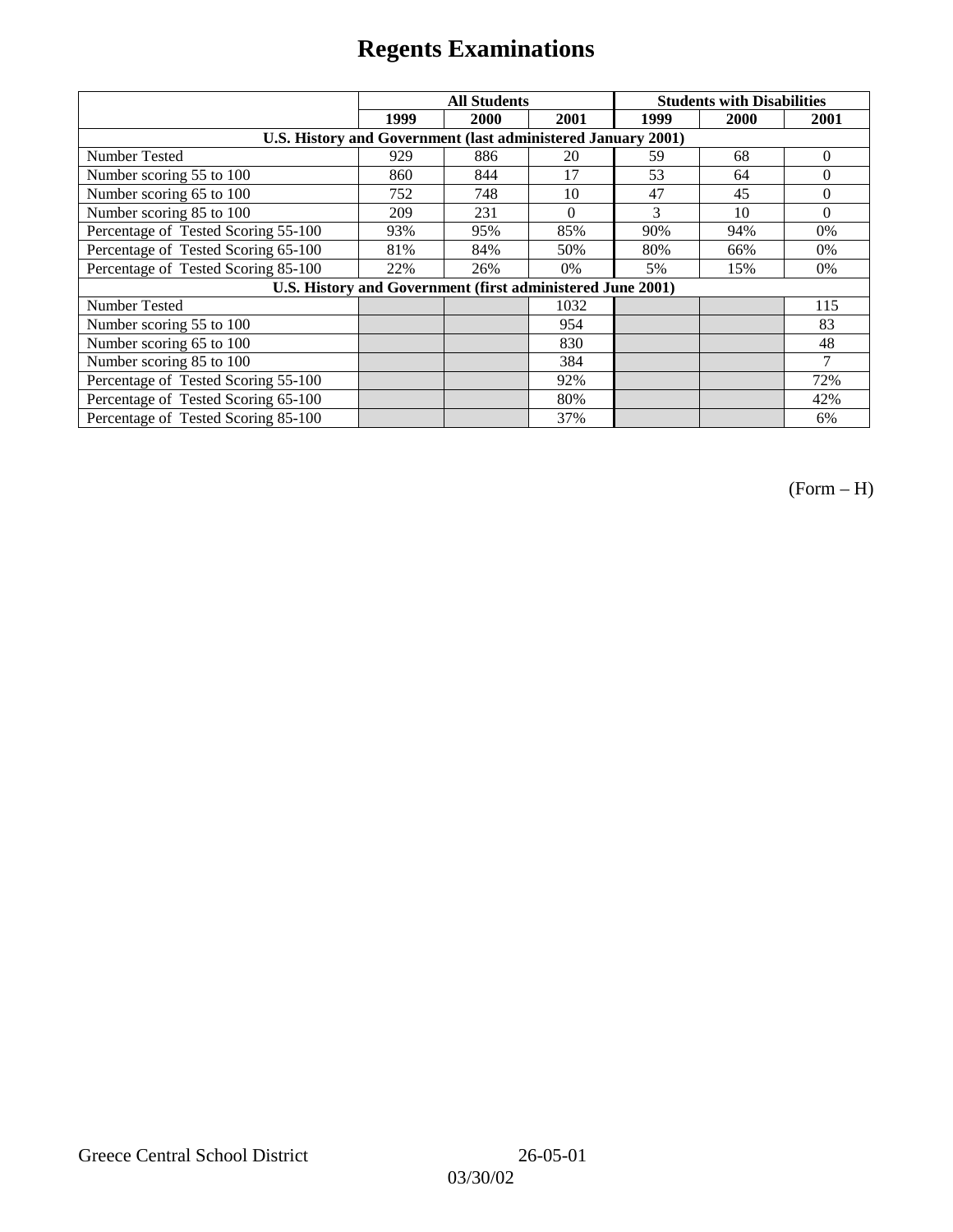# **Average Grade Enrollment**

### **All Students**

| Year | Grade 9<br><b>Enrollment</b><br>(June) | Grade 10<br><b>Enrollment</b><br>(June) | Grade 11<br><b>Enrollment</b><br>(June) | Grade 12<br><b>Enrollment</b><br>(June) | $\mathbf{AGE}^*$ |
|------|----------------------------------------|-----------------------------------------|-----------------------------------------|-----------------------------------------|------------------|
| 1999 | 1319                                   | 1025                                    | 1002                                    | 1005                                    | 1088             |
| 2000 | 1291                                   | 1178                                    | 1014                                    | 1026                                    | 1127             |
| 2001 | 1209                                   | 1167                                    | 1117                                    | 1022                                    | 1129             |

\* In schools with no grade 9 - 12 enrollment, AGE is the grade 8 enrollment

#### **Students with Disabilities**

| Year | <b>Grade 9</b><br><b>Enrollment</b><br>(June) | Grade 10<br><b>Enrollment</b><br>(June) | Grade 11<br><b>Enrollment</b><br>(June) | Grade 12<br><b>Enrollment</b><br>(June) | $AGE^*$ |
|------|-----------------------------------------------|-----------------------------------------|-----------------------------------------|-----------------------------------------|---------|
| 1999 | 259                                           | 190                                     | 145                                     | 158                                     | 188     |
| 2000 | 305                                           | 236                                     | 197                                     | 189                                     | 232     |
| 2001 | 219                                           | 212                                     | 192                                     | 167                                     | 198     |

\* In schools with no grade 9 - 12 enrollment, AGE is the grade 8 enrollment

(Form – I)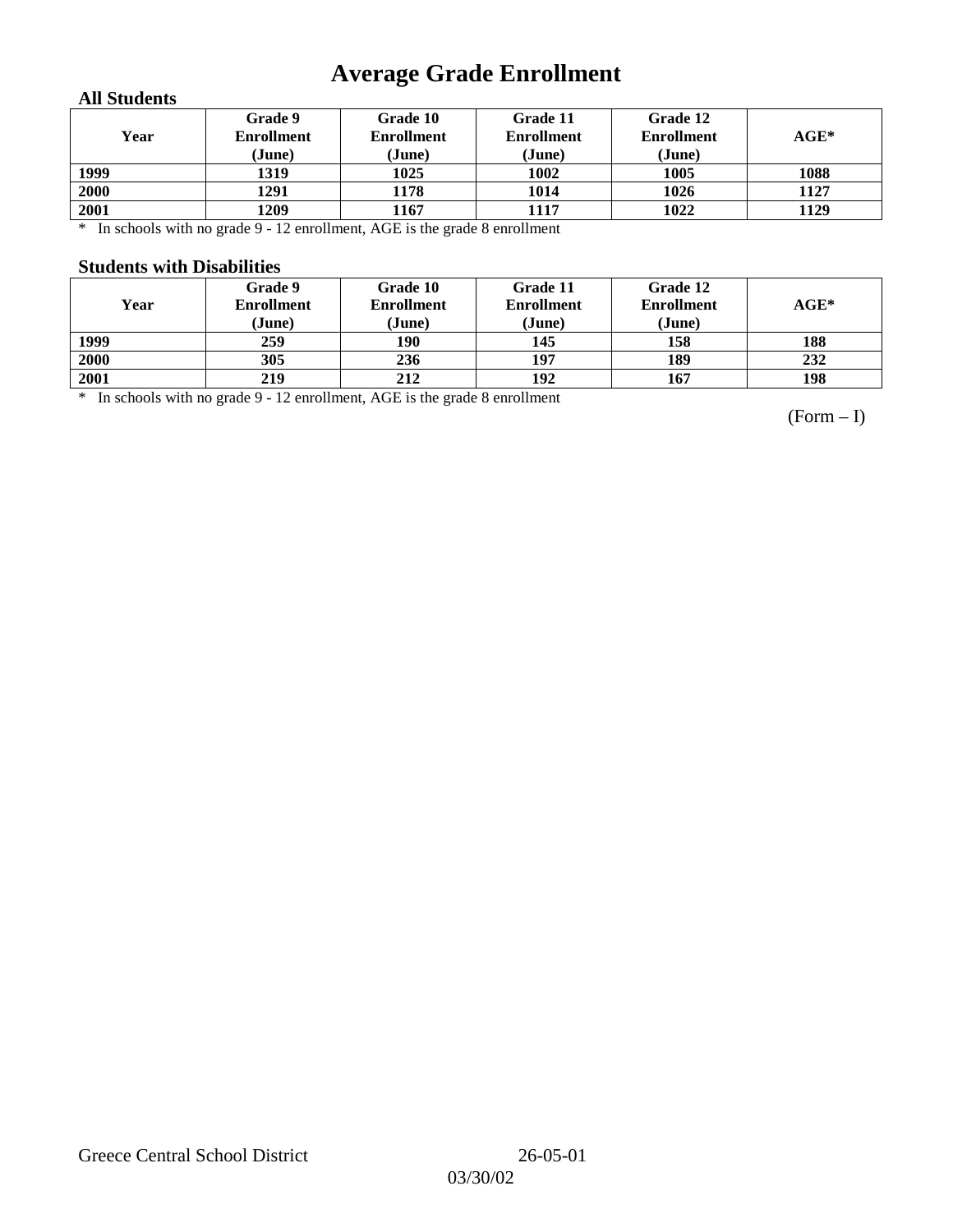|                                       | <b>All Students</b> |                              |                 | <b>Students with Disabilities</b> |                      |                  |
|---------------------------------------|---------------------|------------------------------|-----------------|-----------------------------------|----------------------|------------------|
|                                       | 1999                | 2000                         | 2001            | 1999                              | 2000                 | 2001             |
| <b>Average Grade Enrollment (AGE)</b> | 1088                | 1127                         | 1129            | 188                               | 232                  | 198              |
|                                       |                     | <b>Comprehensive French</b>  |                 |                                   |                      |                  |
| Number Tested                         | 112                 | 197                          | 89              | $\overline{4}$                    | 5                    | 1                |
| Number scoring 55 to 100              | 109                 | 192                          | 88              | #                                 | $\overline{5}$       | #                |
| Number scoring 65 to 100              | 105                 | 180                          | 88              | $\#$                              | $\overline{4}$       | $\#$             |
| Number scoring 85 to 100              | 53                  | 65                           | 37              | $\overline{\overline{H}}$         | $\mathbf{0}$         | $\#$             |
| Percentage of AGE Tested              | 10%                 | 17%                          | 8%              | #                                 | 2%                   | $\overline{\#}$  |
| Percentage of AGE Scoring 55-100      | 10%                 | 17%                          | 8%              | #                                 | 2%                   | $\overline{\#}$  |
| Percentage of AGE Scoring 65-100      | 10%                 | 16%                          | 8%              | $\overline{\#}$                   | 2%                   | $\overline{\#}$  |
| Percentage of AGE Scoring 85-100      | 5%                  | 6%                           | 3%              | $\#$                              | $0\%$                | $\overline{\#}$  |
| Percentage of Tested Scoring 65-100   | 94%                 | 91%                          | 99%             | $\overline{\overline{H}}$         | 80%                  | $\#$             |
|                                       |                     | <b>Comprehensive Italian</b> |                 |                                   |                      |                  |
| Number Tested                         | 121                 | 246                          | 134             | $\overline{0}$                    | 3                    | $\mathbf{0}$     |
| Number scoring 55 to 100              | 119                 | 230                          | 133             | $\boldsymbol{0}$                  | #                    | $\boldsymbol{0}$ |
| Number scoring 65 to 100              | $11\overline{5}$    | 213                          | 133             | $\overline{0}$                    | $\overline{\#}$      | $\overline{0}$   |
| Number scoring 85 to 100              | 46                  | 93                           | 70              | $\overline{0}$                    | $\#$                 | $\mathbf{0}$     |
| Percentage of AGE Tested              | 11%                 | 22%                          | 12%             | 0%                                | $\#$                 | 0%               |
| Percentage of AGE Scoring 55-100      | 11%                 | 20%                          | 12%             | 0%                                | #                    | 0%               |
| Percentage of AGE Scoring 65-100      | 11%                 | 19%                          | 12%             | 0%                                | $\overline{\#}$      | 0%               |
| Percentage of AGE Scoring 85-100      | 4%                  | 8%                           | 6%              | 0%                                | $\overline{\#}$      | 0%               |
| Percentage of Tested Scoring 65-100   | 95%                 | 87%                          | 99%             | 0%                                | #                    | 0%               |
|                                       |                     | <b>Comprehensive German</b>  |                 |                                   |                      |                  |
| Number Tested                         | 45                  | 134                          | 63              | $\boldsymbol{0}$                  | 4                    | $\mathbf{0}$     |
| Number scoring 55 to 100              | 43                  | 125                          | 63              | $\overline{0}$                    | $\#$                 | $\overline{0}$   |
| Number scoring 65 to 100              | 40                  | 122                          | 60              | $\overline{0}$                    | #                    | $\boldsymbol{0}$ |
| Number scoring 85 to 100              | $\overline{15}$     | 74                           | $\overline{39}$ | $\overline{0}$                    | $\overline{\ddot{}}$ | $\overline{0}$   |
| Percentage of AGE Tested              | 4%                  | 12%                          | 6%              | 0%                                | $\overline{+}$       | 0%               |
| Percentage of AGE Scoring 55-100      | 4%                  | 11%                          | 6%              | 0%                                | $\#$                 | 0%               |
| Percentage of AGE Scoring 65-100      | 4%                  | 11%                          | 5%              | 0%                                | $\#$                 | 0%               |
| Percentage of AGE Scoring 85-100      | $1\%$               | 7%                           | 3%              | 0%                                | $\#$                 | 0%               |
| Percentage of Tested Scoring 65-100   | 89%                 | 91%                          | 95%             | 0%                                | $\#$                 | 0%               |
|                                       |                     | <b>Comprehensive Hebrew</b>  |                 |                                   |                      |                  |
| <b>Number Tested</b>                  | $\mathbf{0}$        | $\mathbf{0}$                 | $\overline{0}$  | $\mathbf{0}$                      | $\mathbf{0}$         | $\overline{0}$   |
| Number scoring 55 to 100              | $\boldsymbol{0}$    | $\mathbf{0}$                 | $\overline{0}$  | $\boldsymbol{0}$                  | $\boldsymbol{0}$     | $\boldsymbol{0}$ |
| Number scoring 65 to 100              | $\boldsymbol{0}$    | $\mathbf{0}$                 | $\overline{0}$  | $\overline{0}$                    | $\boldsymbol{0}$     | $\mathbf{0}$     |
| Number scoring 85 to 100              | $\mathbf{0}$        | $\mathbf{0}$                 | $\overline{0}$  | $\overline{0}$                    | $\mathbf{0}$         | $\mathbf{0}$     |
| Percentage of AGE Tested              | 0%                  | 0%                           | 0%              | 0%                                | 0%                   | 0%               |
| Percentage of AGE Scoring 55-100      | 0%                  | 0%                           | 0%              | 0%                                | 0%                   | 0%               |
| Percentage of AGE Scoring 65-100      | 0%                  | 0%                           | 0%              | 0%                                | 0%                   | 0%               |
| Percentage of AGE Scoring 85-100      | 0%                  | 0%                           | 0%              | 0%                                | 0%                   | $0\%$            |
| Percentage of Tested Scoring 65-100   | 0%                  | 0%                           | 0%              | 0%                                | 0%                   | 0%               |

(Form –J)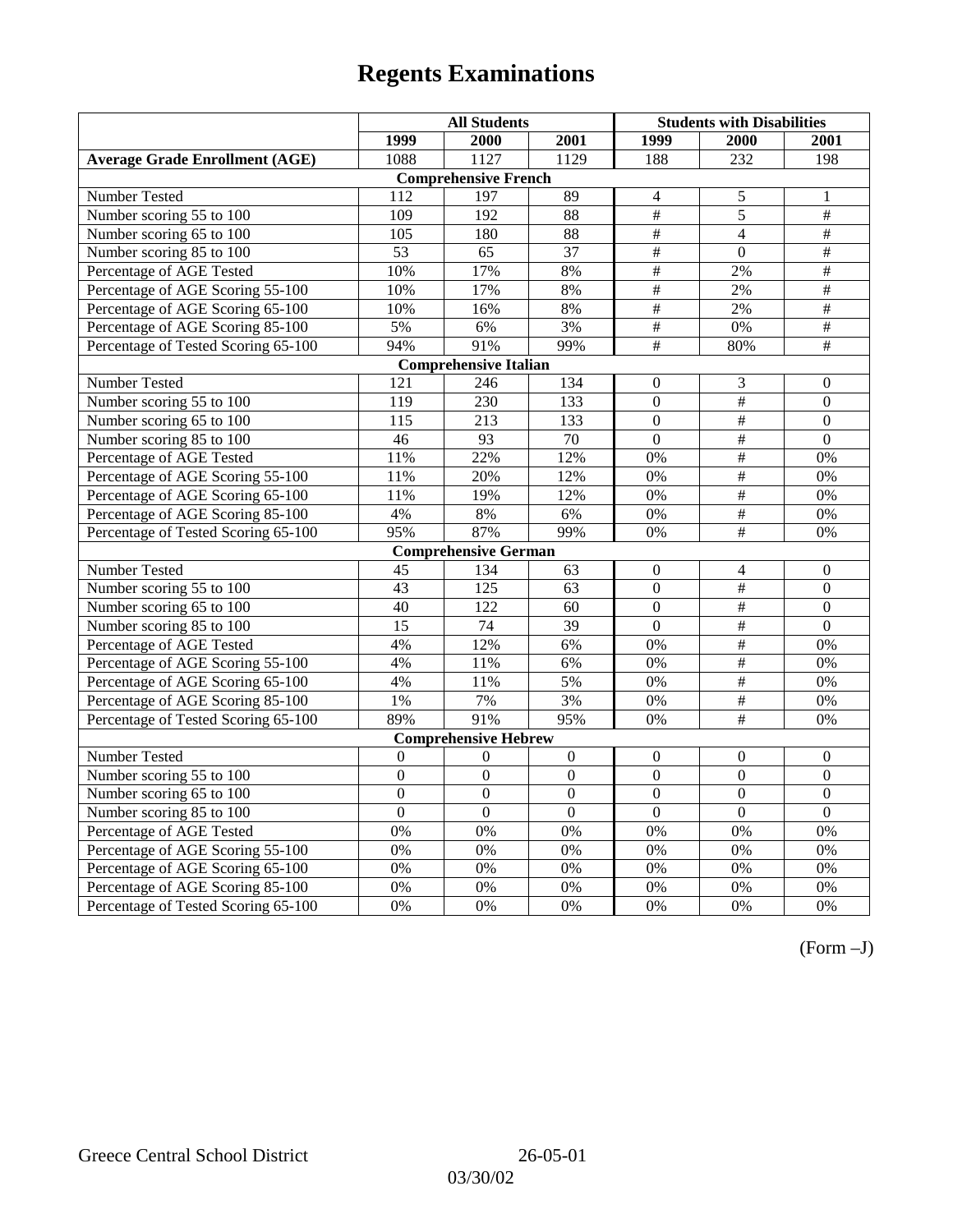|                                       |                | <b>All Students</b>        |                  | <b>Students with Disabilities</b> |                |          |  |  |
|---------------------------------------|----------------|----------------------------|------------------|-----------------------------------|----------------|----------|--|--|
|                                       | 1999           | 2000                       | 2001             | 1999                              | <b>2000</b>    | 2001     |  |  |
| <b>Average Grade Enrollment (AGE)</b> | 1088           | 1127                       | 1129             | 188                               | 232            | 198      |  |  |
| <b>Comprehensive Spanish</b>          |                |                            |                  |                                   |                |          |  |  |
| <b>Number Tested</b>                  | 295            | 629                        | 357              | 5                                 | 7              | 3        |  |  |
| Number scoring 55 to 100              | 289            | 601                        | 351              | 5                                 | 7              | #        |  |  |
| Number scoring 65 to 100              | 273            | 547                        | 344              | 5                                 | 6              | $\#$     |  |  |
| Number scoring 85 to 100              | 99             | 182                        | 188              |                                   |                | #        |  |  |
| Percentage of AGE Tested              | 27%            | 56%                        | 32%              | 3%                                | 3%             | #        |  |  |
| Percentage of AGE Scoring 55-100      | 27%            | 53%                        | 31%              | 3%                                | 3%             | $\#$     |  |  |
| Percentage of AGE Scoring 65-100      | 25%            | 49%                        | 30%              | 3%                                | 3%             | #        |  |  |
| Percentage of AGE Scoring 85-100      | 9%             | 16%                        | 17%              | 1%                                | 0%             | #        |  |  |
| Percentage of Tested Scoring 65-100   | 93%            | 87%                        | 96%              | 100%                              | 86%            | #        |  |  |
|                                       |                | <b>Comprehensive Latin</b> |                  |                                   |                |          |  |  |
| Number Tested                         | $\overline{0}$ | 0                          | $\theta$         | $\overline{0}$                    | $\overline{0}$ | $\theta$ |  |  |
| Number scoring 55 to 100              | $\mathbf{0}$   | $\theta$                   | $\boldsymbol{0}$ | $\mathbf{0}$                      | $\overline{0}$ | $\Omega$ |  |  |
| Number scoring 65 to 100              | $\mathbf{0}$   | $\boldsymbol{0}$           | $\theta$         | $\theta$                          | $\theta$       | $\Omega$ |  |  |
| Number scoring 85 to 100              | $\theta$       | $\theta$                   | $\Omega$         | $\theta$                          | $\Omega$       | $\Omega$ |  |  |
| Percentage of AGE Tested              | 0%             | 0%                         | 0%               | 0%                                | 0%             | 0%       |  |  |
| Percentage of AGE Scoring 55-100      | 0%             | 0%                         | 0%               | 0%                                | 0%             | 0%       |  |  |
| Percentage of AGE Scoring 65-100      | 0%             | 0%                         | 0%               | 0%                                | 0%             | 0%       |  |  |
| Percentage of AGE Scoring 85-100      | 0%             | 0%                         | 0%               | $0\%$                             | 0%             | $0\%$    |  |  |
| Percentage of Tested Scoring 65-100   | 0%             | 0%                         | 0%               | 0%                                | 0%             | 0%       |  |  |

(Form – K)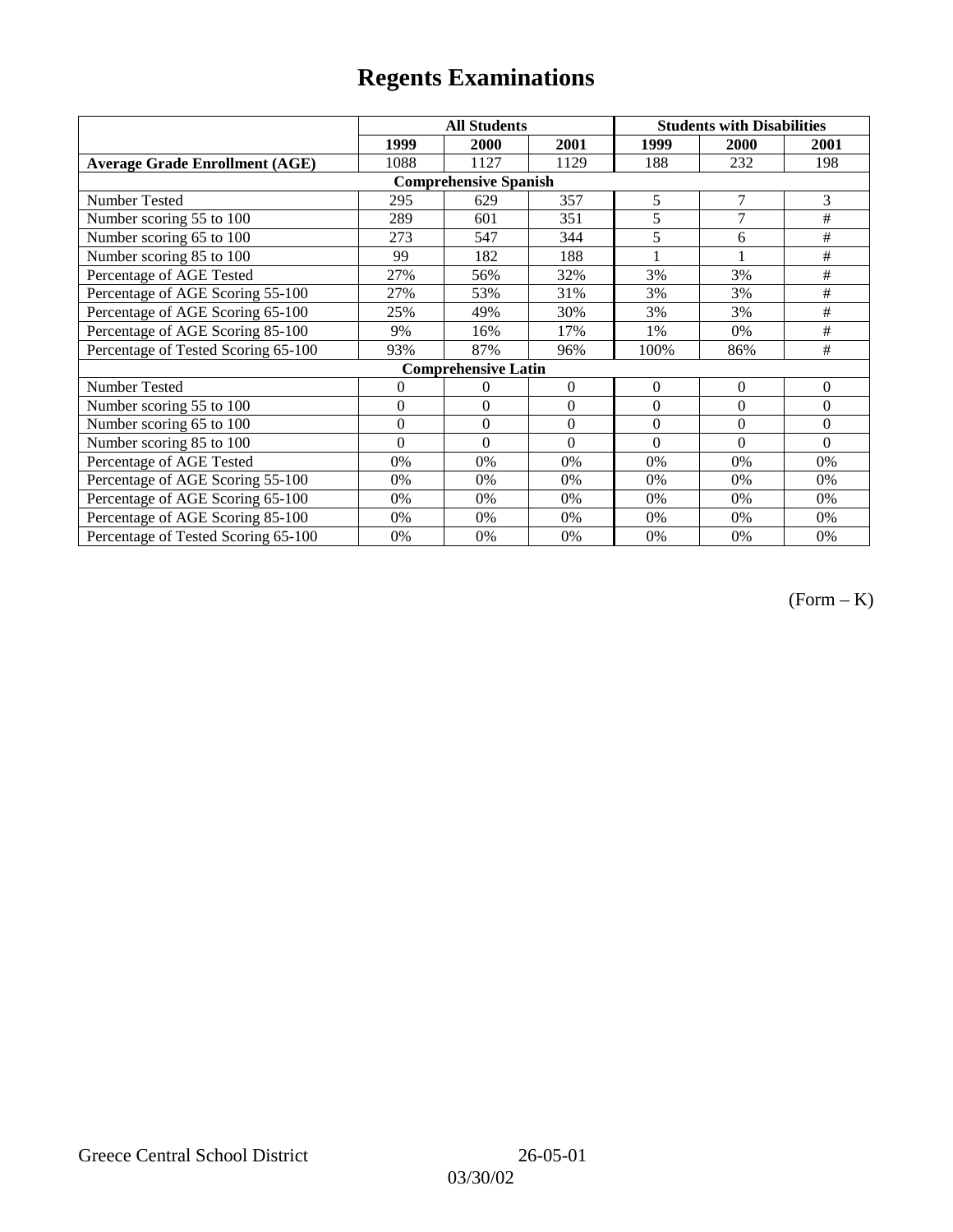|                                       | <b>All Students</b> |                                       |                | <b>Students with Disabilities</b> |                |                  |  |  |
|---------------------------------------|---------------------|---------------------------------------|----------------|-----------------------------------|----------------|------------------|--|--|
|                                       | 1999                | 2000                                  | 2001           | 1999                              | 2000           | 2001             |  |  |
| <b>Average Grade Enrollment (AGE)</b> | 1088                | 1127                                  | 1129           | 188                               | 232            | 198              |  |  |
|                                       |                     | Math II                               |                |                                   |                |                  |  |  |
| Number Tested                         | 764                 | 877                                   | 967            | 24                                | 52             | 52               |  |  |
| Number scoring 55 to 100              | 681                 | 778                                   | 837            | 18                                | 41             | $\overline{37}$  |  |  |
| Number scoring 65 to 100              | 598                 | 704                                   | 747            | 15                                | 37             | 27               |  |  |
| Number scoring 85 to 100              | 291                 | 317                                   | 307            | $\overline{4}$                    | 12             | $\overline{5}$   |  |  |
| Percentage of AGE Tested              | 70%                 | 78%                                   | 86%            | 13%                               | 22%            | 26%              |  |  |
| Percentage of AGE Scoring 55-100      | 63%                 | 69%                                   | 74%            | 10%                               | 18%            | 19%              |  |  |
| Percentage of AGE Scoring 65-100      | 55%                 | 62%                                   | 66%            | 8%                                | 16%            | 14%              |  |  |
| Percentage of AGE Scoring 85-100      | 27%                 | 28%                                   | 27%            | 2%                                | 5%             | 3%               |  |  |
| Percentage of Tested Scoring 65-100   | 78%                 | 80%                                   | 77%            | 62%                               | 71%            | 52%              |  |  |
| <b>Math III</b>                       |                     |                                       |                |                                   |                |                  |  |  |
| Number Tested                         | 554                 | 557                                   | 607            | 13                                | 10             | 23               |  |  |
| Number scoring 55 to 100              | 498                 | 505                                   | 541            | 10                                | 8              | 17               |  |  |
| Number scoring 65 to 100              | 448                 | 454                                   | 492            | $\overline{9}$                    | 6              | 16               |  |  |
| Number scoring 85 to 100              | 208                 | 224                                   | 235            | $\overline{5}$                    | $\overline{4}$ | 5                |  |  |
| Percentage of AGE Tested              | 51%                 | 49%                                   | 54%            | 7%                                | 4%             | 12%              |  |  |
| Percentage of AGE Scoring 55-100      | 46%                 | 45%                                   | 48%            | 5%                                | 3%             | 9%               |  |  |
| Percentage of AGE Scoring 65-100      | 41%                 | 40%                                   | 44%            | 5%                                | 3%             | 8%               |  |  |
| Percentage of AGE Scoring 85-100      | 19%                 | 20%                                   | 21%            | 3%                                | 2%             | 3%               |  |  |
| Percentage of Tested Scoring 65-100   | 81%                 | 82%                                   | 81%            | 69%                               | 60%            | 70%              |  |  |
|                                       |                     | Math B (first administered June 2001) |                |                                   |                |                  |  |  |
| Number Tested                         |                     |                                       | $\Omega$       |                                   |                | $\mathbf{0}$     |  |  |
| Number scoring 55 to 100              |                     |                                       | $\Omega$       |                                   |                | $\mathbf{0}$     |  |  |
| Number scoring 65 to 100              |                     |                                       | $\mathbf{0}$   |                                   |                | $\boldsymbol{0}$ |  |  |
| Number scoring 85 to 100              |                     |                                       | $\overline{0}$ |                                   |                | $\mathbf{0}$     |  |  |
| Percentage of AGE Tested              |                     |                                       | 0%             |                                   |                | 0%               |  |  |
| Percentage of AGE Scoring 55-100      |                     |                                       | 0%             |                                   |                | $0\%$            |  |  |
| Percentage of AGE Scoring 65-100      |                     |                                       | 0%             |                                   |                | $0\%$            |  |  |
| Percentage of AGE Scoring 85-100      |                     |                                       | $0\%$          |                                   |                | 0%               |  |  |
| Percentage of Tested Scoring 65-100   |                     |                                       | 0%             |                                   |                | 0%               |  |  |

 $(Form - L)$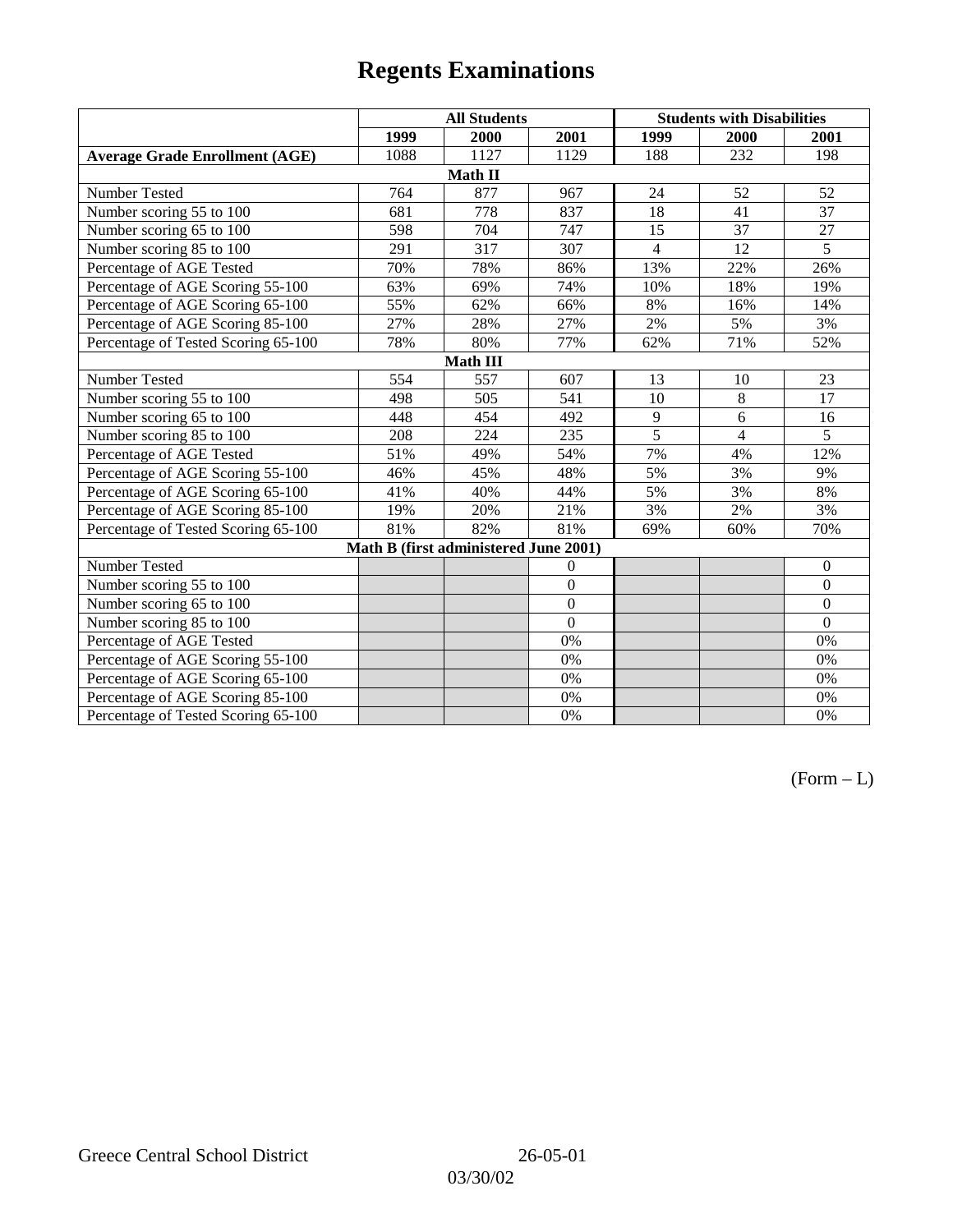| 1999<br>2000<br>2001<br>1999<br>2000<br>2001<br>1127<br>1129<br>232<br><b>Average Grade Enrollment (AGE)</b><br>1088<br>188<br>198<br>Earth Science (last administered January 2001)<br>Number Tested<br>18<br>139<br>$\overline{0}$<br>$\Omega$<br>18<br>38<br>Number scoring 55 to 100<br>$\mathbf{0}$<br>$\boldsymbol{0}$<br>6<br>91<br>6<br>26<br>Number scoring 65 to 100<br>$\overline{0}$<br>$\mathbf{0}$<br>19<br>$\overline{4}$<br>60<br>$\overline{4}$<br>$\mathbf{0}$<br>$\mathbf{0}$<br>$\overline{2}$<br>$\mathbf{0}$<br>$\mathbf{0}$<br>$\mathbf{0}$<br>Number scoring 85 to 100<br>Percentage of AGE Tested<br>0%<br>2%<br>12%<br>0%<br>8%<br>19%<br>Percentage of AGE Scoring 55-100<br>0%<br>1%<br>8%<br>0%<br>3%<br>13%<br>5%<br>Percentage of AGE Scoring 65-100<br>0%<br>0%<br>0%<br>2%<br>10%<br>Percentage of AGE Scoring 85-100<br>$0\%$<br>$0\%$<br>0%<br>$0\%$<br>0%<br>0%<br>Percentage of Tested Scoring 65-100<br>0%<br>22%<br>43%<br>0%<br>22%<br>50%<br>Physical Setting: Earth Science (first administered June 2001)<br>Number Tested<br>1104<br>160<br>1005<br>Number scoring 55 to 100<br>$11\overline{5}$<br>Number scoring 65 to 100<br>909<br>90<br>Number scoring 85 to 100<br>309<br>11<br>98%<br>Percentage of AGE Tested<br>81%<br>89%<br>58%<br>Percentage of AGE Scoring 55-100<br>Percentage of AGE Scoring 65-100<br>81%<br>45% |  |  |  |  |  |  |  |
|------------------------------------------------------------------------------------------------------------------------------------------------------------------------------------------------------------------------------------------------------------------------------------------------------------------------------------------------------------------------------------------------------------------------------------------------------------------------------------------------------------------------------------------------------------------------------------------------------------------------------------------------------------------------------------------------------------------------------------------------------------------------------------------------------------------------------------------------------------------------------------------------------------------------------------------------------------------------------------------------------------------------------------------------------------------------------------------------------------------------------------------------------------------------------------------------------------------------------------------------------------------------------------------------------------------------------------------------------------------------------|--|--|--|--|--|--|--|
|                                                                                                                                                                                                                                                                                                                                                                                                                                                                                                                                                                                                                                                                                                                                                                                                                                                                                                                                                                                                                                                                                                                                                                                                                                                                                                                                                                              |  |  |  |  |  |  |  |
|                                                                                                                                                                                                                                                                                                                                                                                                                                                                                                                                                                                                                                                                                                                                                                                                                                                                                                                                                                                                                                                                                                                                                                                                                                                                                                                                                                              |  |  |  |  |  |  |  |
|                                                                                                                                                                                                                                                                                                                                                                                                                                                                                                                                                                                                                                                                                                                                                                                                                                                                                                                                                                                                                                                                                                                                                                                                                                                                                                                                                                              |  |  |  |  |  |  |  |
|                                                                                                                                                                                                                                                                                                                                                                                                                                                                                                                                                                                                                                                                                                                                                                                                                                                                                                                                                                                                                                                                                                                                                                                                                                                                                                                                                                              |  |  |  |  |  |  |  |
|                                                                                                                                                                                                                                                                                                                                                                                                                                                                                                                                                                                                                                                                                                                                                                                                                                                                                                                                                                                                                                                                                                                                                                                                                                                                                                                                                                              |  |  |  |  |  |  |  |
|                                                                                                                                                                                                                                                                                                                                                                                                                                                                                                                                                                                                                                                                                                                                                                                                                                                                                                                                                                                                                                                                                                                                                                                                                                                                                                                                                                              |  |  |  |  |  |  |  |
|                                                                                                                                                                                                                                                                                                                                                                                                                                                                                                                                                                                                                                                                                                                                                                                                                                                                                                                                                                                                                                                                                                                                                                                                                                                                                                                                                                              |  |  |  |  |  |  |  |
|                                                                                                                                                                                                                                                                                                                                                                                                                                                                                                                                                                                                                                                                                                                                                                                                                                                                                                                                                                                                                                                                                                                                                                                                                                                                                                                                                                              |  |  |  |  |  |  |  |
|                                                                                                                                                                                                                                                                                                                                                                                                                                                                                                                                                                                                                                                                                                                                                                                                                                                                                                                                                                                                                                                                                                                                                                                                                                                                                                                                                                              |  |  |  |  |  |  |  |
|                                                                                                                                                                                                                                                                                                                                                                                                                                                                                                                                                                                                                                                                                                                                                                                                                                                                                                                                                                                                                                                                                                                                                                                                                                                                                                                                                                              |  |  |  |  |  |  |  |
|                                                                                                                                                                                                                                                                                                                                                                                                                                                                                                                                                                                                                                                                                                                                                                                                                                                                                                                                                                                                                                                                                                                                                                                                                                                                                                                                                                              |  |  |  |  |  |  |  |
|                                                                                                                                                                                                                                                                                                                                                                                                                                                                                                                                                                                                                                                                                                                                                                                                                                                                                                                                                                                                                                                                                                                                                                                                                                                                                                                                                                              |  |  |  |  |  |  |  |
|                                                                                                                                                                                                                                                                                                                                                                                                                                                                                                                                                                                                                                                                                                                                                                                                                                                                                                                                                                                                                                                                                                                                                                                                                                                                                                                                                                              |  |  |  |  |  |  |  |
|                                                                                                                                                                                                                                                                                                                                                                                                                                                                                                                                                                                                                                                                                                                                                                                                                                                                                                                                                                                                                                                                                                                                                                                                                                                                                                                                                                              |  |  |  |  |  |  |  |
|                                                                                                                                                                                                                                                                                                                                                                                                                                                                                                                                                                                                                                                                                                                                                                                                                                                                                                                                                                                                                                                                                                                                                                                                                                                                                                                                                                              |  |  |  |  |  |  |  |
|                                                                                                                                                                                                                                                                                                                                                                                                                                                                                                                                                                                                                                                                                                                                                                                                                                                                                                                                                                                                                                                                                                                                                                                                                                                                                                                                                                              |  |  |  |  |  |  |  |
|                                                                                                                                                                                                                                                                                                                                                                                                                                                                                                                                                                                                                                                                                                                                                                                                                                                                                                                                                                                                                                                                                                                                                                                                                                                                                                                                                                              |  |  |  |  |  |  |  |
|                                                                                                                                                                                                                                                                                                                                                                                                                                                                                                                                                                                                                                                                                                                                                                                                                                                                                                                                                                                                                                                                                                                                                                                                                                                                                                                                                                              |  |  |  |  |  |  |  |
|                                                                                                                                                                                                                                                                                                                                                                                                                                                                                                                                                                                                                                                                                                                                                                                                                                                                                                                                                                                                                                                                                                                                                                                                                                                                                                                                                                              |  |  |  |  |  |  |  |
|                                                                                                                                                                                                                                                                                                                                                                                                                                                                                                                                                                                                                                                                                                                                                                                                                                                                                                                                                                                                                                                                                                                                                                                                                                                                                                                                                                              |  |  |  |  |  |  |  |
| Percentage of AGE Scoring 85-100<br>27%<br>6%                                                                                                                                                                                                                                                                                                                                                                                                                                                                                                                                                                                                                                                                                                                                                                                                                                                                                                                                                                                                                                                                                                                                                                                                                                                                                                                                |  |  |  |  |  |  |  |
| Percentage of Tested Scoring 65-100<br>82%<br>56%                                                                                                                                                                                                                                                                                                                                                                                                                                                                                                                                                                                                                                                                                                                                                                                                                                                                                                                                                                                                                                                                                                                                                                                                                                                                                                                            |  |  |  |  |  |  |  |
| <b>Biology (last administered January 2001)</b>                                                                                                                                                                                                                                                                                                                                                                                                                                                                                                                                                                                                                                                                                                                                                                                                                                                                                                                                                                                                                                                                                                                                                                                                                                                                                                                              |  |  |  |  |  |  |  |
| Number Tested<br>79<br>9<br>757<br>64<br>880<br>64                                                                                                                                                                                                                                                                                                                                                                                                                                                                                                                                                                                                                                                                                                                                                                                                                                                                                                                                                                                                                                                                                                                                                                                                                                                                                                                           |  |  |  |  |  |  |  |
| $\overline{53}$<br>$\overline{7}$<br>Number scoring 55 to 100<br>825<br>695<br>54<br>52                                                                                                                                                                                                                                                                                                                                                                                                                                                                                                                                                                                                                                                                                                                                                                                                                                                                                                                                                                                                                                                                                                                                                                                                                                                                                      |  |  |  |  |  |  |  |
| Number scoring 65 to 100<br>$\overline{722}$<br>$\mathfrak{Z}$<br>602<br>32<br>27<br>35                                                                                                                                                                                                                                                                                                                                                                                                                                                                                                                                                                                                                                                                                                                                                                                                                                                                                                                                                                                                                                                                                                                                                                                                                                                                                      |  |  |  |  |  |  |  |
| Number scoring 85 to 100<br>198<br>5<br>168<br>$\overline{2}$<br>$\boldsymbol{0}$<br>$\mathbf{1}$                                                                                                                                                                                                                                                                                                                                                                                                                                                                                                                                                                                                                                                                                                                                                                                                                                                                                                                                                                                                                                                                                                                                                                                                                                                                            |  |  |  |  |  |  |  |
| 81%<br>Percentage of AGE Tested<br>67%<br>42%<br>28%<br>5%<br>6%                                                                                                                                                                                                                                                                                                                                                                                                                                                                                                                                                                                                                                                                                                                                                                                                                                                                                                                                                                                                                                                                                                                                                                                                                                                                                                             |  |  |  |  |  |  |  |
| 76%<br>62%<br>Percentage of AGE Scoring 55-100<br>5%<br>28%<br>22%<br>4%                                                                                                                                                                                                                                                                                                                                                                                                                                                                                                                                                                                                                                                                                                                                                                                                                                                                                                                                                                                                                                                                                                                                                                                                                                                                                                     |  |  |  |  |  |  |  |
| Percentage of AGE Scoring 65-100<br>66%<br>53%<br>$3\%$<br>14%<br>2%<br>15%                                                                                                                                                                                                                                                                                                                                                                                                                                                                                                                                                                                                                                                                                                                                                                                                                                                                                                                                                                                                                                                                                                                                                                                                                                                                                                  |  |  |  |  |  |  |  |
| Percentage of AGE Scoring 85-100<br>18%<br>15%<br>$1\%$<br>$2\%$<br>0%<br>0%                                                                                                                                                                                                                                                                                                                                                                                                                                                                                                                                                                                                                                                                                                                                                                                                                                                                                                                                                                                                                                                                                                                                                                                                                                                                                                 |  |  |  |  |  |  |  |
| 80%<br>50%<br>82%<br>34%<br>55%<br>33%<br>Percentage of Tested Scoring 65-100                                                                                                                                                                                                                                                                                                                                                                                                                                                                                                                                                                                                                                                                                                                                                                                                                                                                                                                                                                                                                                                                                                                                                                                                                                                                                                |  |  |  |  |  |  |  |
| <b>Chemistry</b>                                                                                                                                                                                                                                                                                                                                                                                                                                                                                                                                                                                                                                                                                                                                                                                                                                                                                                                                                                                                                                                                                                                                                                                                                                                                                                                                                             |  |  |  |  |  |  |  |
| Number Tested<br>597<br>576<br>656<br>14<br>15<br>29                                                                                                                                                                                                                                                                                                                                                                                                                                                                                                                                                                                                                                                                                                                                                                                                                                                                                                                                                                                                                                                                                                                                                                                                                                                                                                                         |  |  |  |  |  |  |  |
| Number scoring 55 to 100<br>584<br>541<br>13<br>11<br>24<br>619                                                                                                                                                                                                                                                                                                                                                                                                                                                                                                                                                                                                                                                                                                                                                                                                                                                                                                                                                                                                                                                                                                                                                                                                                                                                                                              |  |  |  |  |  |  |  |
| $\overline{509}$<br>525<br>$\overline{8}$<br>$\overline{7}$<br>Number scoring 65 to 100<br>465<br>14                                                                                                                                                                                                                                                                                                                                                                                                                                                                                                                                                                                                                                                                                                                                                                                                                                                                                                                                                                                                                                                                                                                                                                                                                                                                         |  |  |  |  |  |  |  |
| $\overline{2}$<br>Number scoring 85 to 100<br>209<br>$\overline{4}$<br>3<br>164<br>166                                                                                                                                                                                                                                                                                                                                                                                                                                                                                                                                                                                                                                                                                                                                                                                                                                                                                                                                                                                                                                                                                                                                                                                                                                                                                       |  |  |  |  |  |  |  |
| 55%<br>58%<br>7%<br>Percentage of AGE Tested<br>51%<br>6%<br>15%                                                                                                                                                                                                                                                                                                                                                                                                                                                                                                                                                                                                                                                                                                                                                                                                                                                                                                                                                                                                                                                                                                                                                                                                                                                                                                             |  |  |  |  |  |  |  |
| 54%<br>48%<br>7%<br>5%<br>12%<br>Percentage of AGE Scoring 55-100<br>55%                                                                                                                                                                                                                                                                                                                                                                                                                                                                                                                                                                                                                                                                                                                                                                                                                                                                                                                                                                                                                                                                                                                                                                                                                                                                                                     |  |  |  |  |  |  |  |
| 47%<br>Percentage of AGE Scoring 65-100<br>47%<br>41%<br>4%<br>3%<br>7%                                                                                                                                                                                                                                                                                                                                                                                                                                                                                                                                                                                                                                                                                                                                                                                                                                                                                                                                                                                                                                                                                                                                                                                                                                                                                                      |  |  |  |  |  |  |  |
| Percentage of AGE Scoring 85-100<br>19%<br>15%<br>15%<br>$2\%$<br>$2\%$<br>$1\%$                                                                                                                                                                                                                                                                                                                                                                                                                                                                                                                                                                                                                                                                                                                                                                                                                                                                                                                                                                                                                                                                                                                                                                                                                                                                                             |  |  |  |  |  |  |  |
| Percentage of Tested Scoring 65-100<br>47%<br>85%<br>81%<br>80%<br>57%<br>48%<br>$\Gamma$ <sub><math>\sim</math></sub><br>$\mathbf{M}$                                                                                                                                                                                                                                                                                                                                                                                                                                                                                                                                                                                                                                                                                                                                                                                                                                                                                                                                                                                                                                                                                                                                                                                                                                       |  |  |  |  |  |  |  |

(Form – M)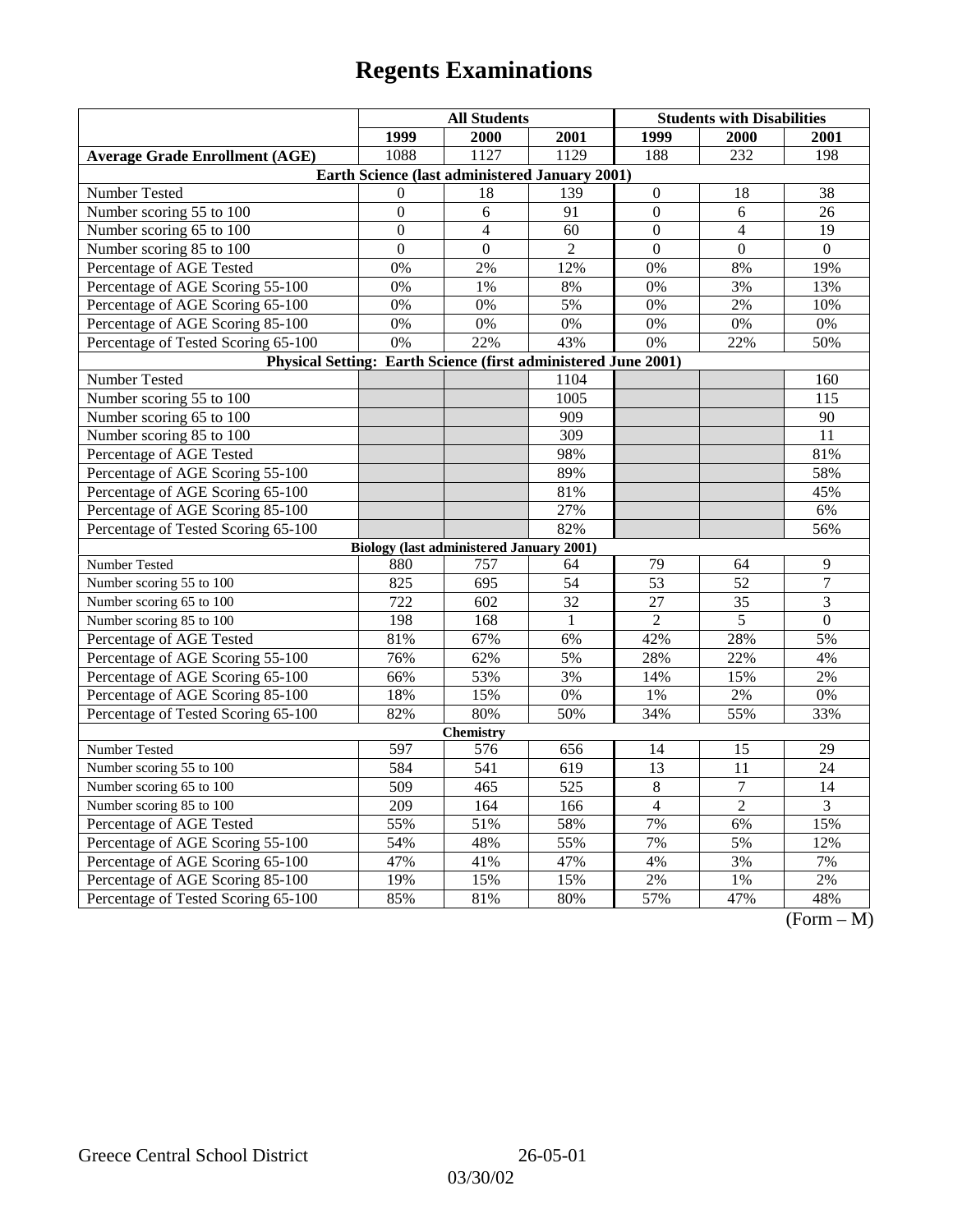|                                                   | <b>All Students</b> |      |      | <b>Students with Disabilities</b> |      |                |  |  |
|---------------------------------------------------|---------------------|------|------|-----------------------------------|------|----------------|--|--|
|                                                   | 1999                | 2000 | 2001 | 1999                              | 2000 | 2001           |  |  |
| <b>Average Grade Enrollment (AGE)</b>             | 1088                | 1127 | 1129 | 188                               | 232  | 198            |  |  |
| Living Environment (first administered June 2001) |                     |      |      |                                   |      |                |  |  |
| <b>Number Tested</b>                              |                     |      | 992  |                                   |      | 111            |  |  |
| Number scoring 55 to 100                          |                     |      | 978  |                                   |      | 107            |  |  |
| Number scoring 65 to 100                          |                     |      | 954  |                                   |      | 93             |  |  |
| Number scoring 85 to 100                          |                     |      | 239  |                                   |      | $\overline{2}$ |  |  |
| Percentage of AGE Tested                          |                     |      | 88%  |                                   |      | 56%            |  |  |
| Percentage of AGE Scoring 55-100                  |                     |      | 87%  |                                   |      | 54%            |  |  |
| Percentage of AGE Scoring 65-100                  |                     |      | 84%  |                                   |      | 47%            |  |  |
| Percentage of AGE Scoring 85-100                  |                     |      | 21%  |                                   |      | 1%             |  |  |
| Percentage of Tested Scoring 65-100               |                     |      | 96%  |                                   |      | 84%            |  |  |
| <b>Physics</b>                                    |                     |      |      |                                   |      |                |  |  |
| Number Tested                                     | 312                 | 226  | 232  | 3                                 | 6    | 4              |  |  |
| Number scoring 55 to 100                          | 297                 | 220  | 223  | #                                 | 6    | #              |  |  |
| Number scoring 65 to 100                          | 269                 | 210  | 211  | #                                 | 6    | #              |  |  |
| Number scoring 85 to 100                          | 87                  | 95   | 66   | #                                 | 4    | #              |  |  |
| Percentage of AGE Tested                          | 29%                 | 20%  | 21%  | #                                 | 3%   | #              |  |  |
| Percentage of AGE Scoring 55-100                  | 27%                 | 20%  | 20%  | $\#$                              | 3%   | #              |  |  |
| Percentage of AGE Scoring 65-100                  | 25%                 | 19%  | 19%  | #                                 | 3%   | #              |  |  |
| Percentage of AGE Scoring 85-100                  | 8%                  | 8%   | 6%   | $\#$                              | 2%   | #              |  |  |
| Percentage of Tested Scoring 65-100               | 86%                 | 93%  | 91%  | #                                 | 100% | #              |  |  |

 $(Form - N)$